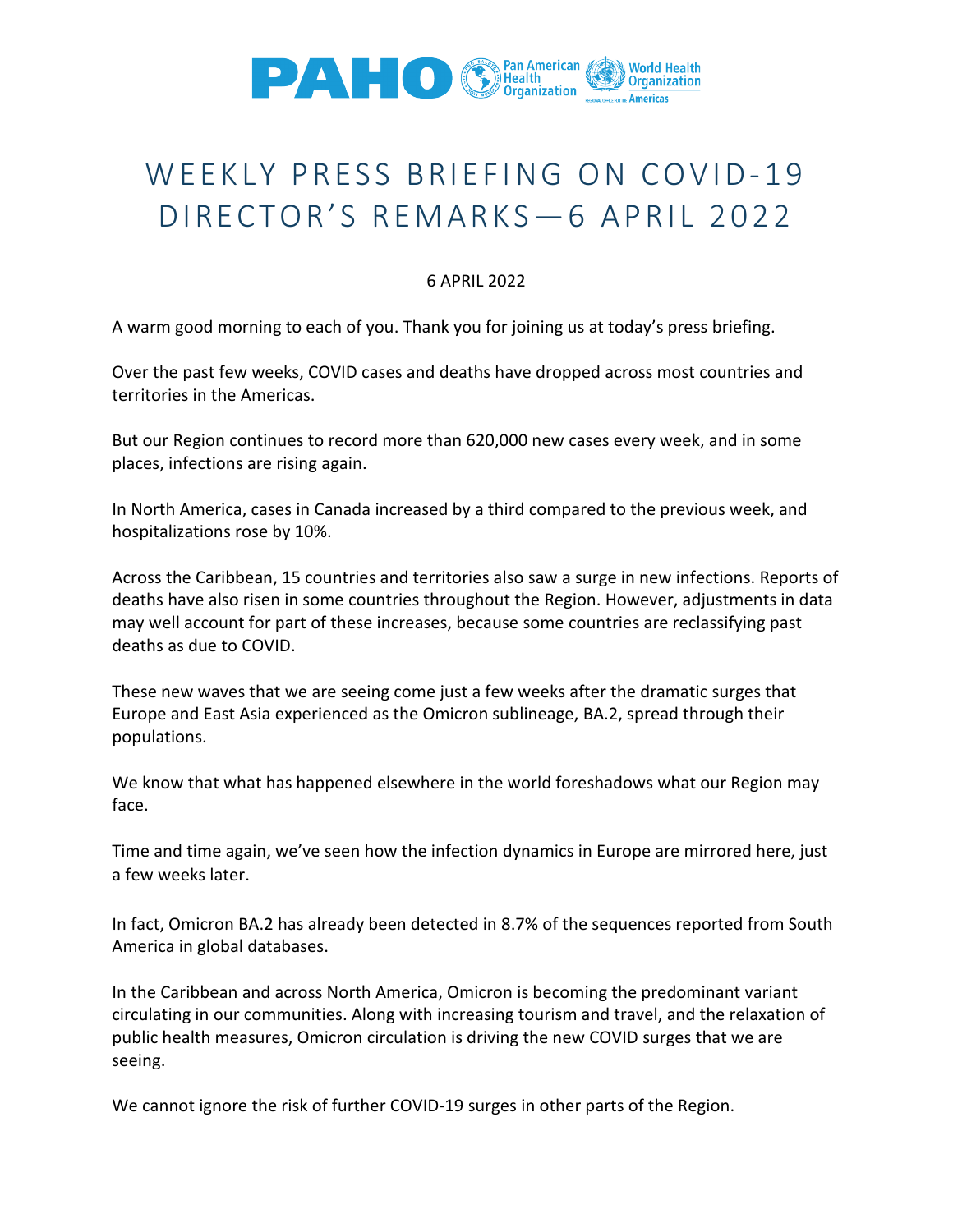We must face it together, with caution, but also with confidence because we know what it takes to protect our people.

First, it is important to continue filling our vaccination gaps to protect the most vulnerable.

The elderly and immunocompromised remain the people most likely to be hospitalized following COVID infection.

Omicron has made it crystal clear that vaccines are our best bet to protect them, and everyone else, from severe disease and save lives.

More than 685 million people in our Region have completed their COVID vaccination schedules. And 50 countries and territories have already begun to deliver additional doses and booster shots to their eligible populations. The addition of this booster dose to the primary series is key for people at higher risk for severe COVID, who may need an additional dose to remain as protected as everyone else.

But the gaps that still exist will keep our Region at risk during future waves. Despite all of our efforts, and efforts of Member States, 240 million people in the Americas have yet to get a single shot of COVID vaccine.

We have secured the necessary vaccine supplies. Now, we need to redouble our efforts to ensure that our vulnerable populations receive the doses that they need to remain protected against COVID-19, and we need to do that as soon as possible.

Countries must also continue to monitor this virus to stay prepared for what is coming next.

Throughout the pandemic, testing has been a critical tool to track COVID's spread.

But today, some countries have changed their testing strategies, making it more difficult to get the full picture of BA.2 in our Region.

Countries must keep testing capacity in place, so we do not go into this next wave blind.

This means making tests easily accessible for everyone everywhere, to prevent new outbreaks and to prepare our health systems if cases surge.

And the third and final priority is for countries to continue to make evidence-based decisions.

Over the last few weeks, many countries and territories in the Americas have scaled back public health measures, and some have done so prematurely.